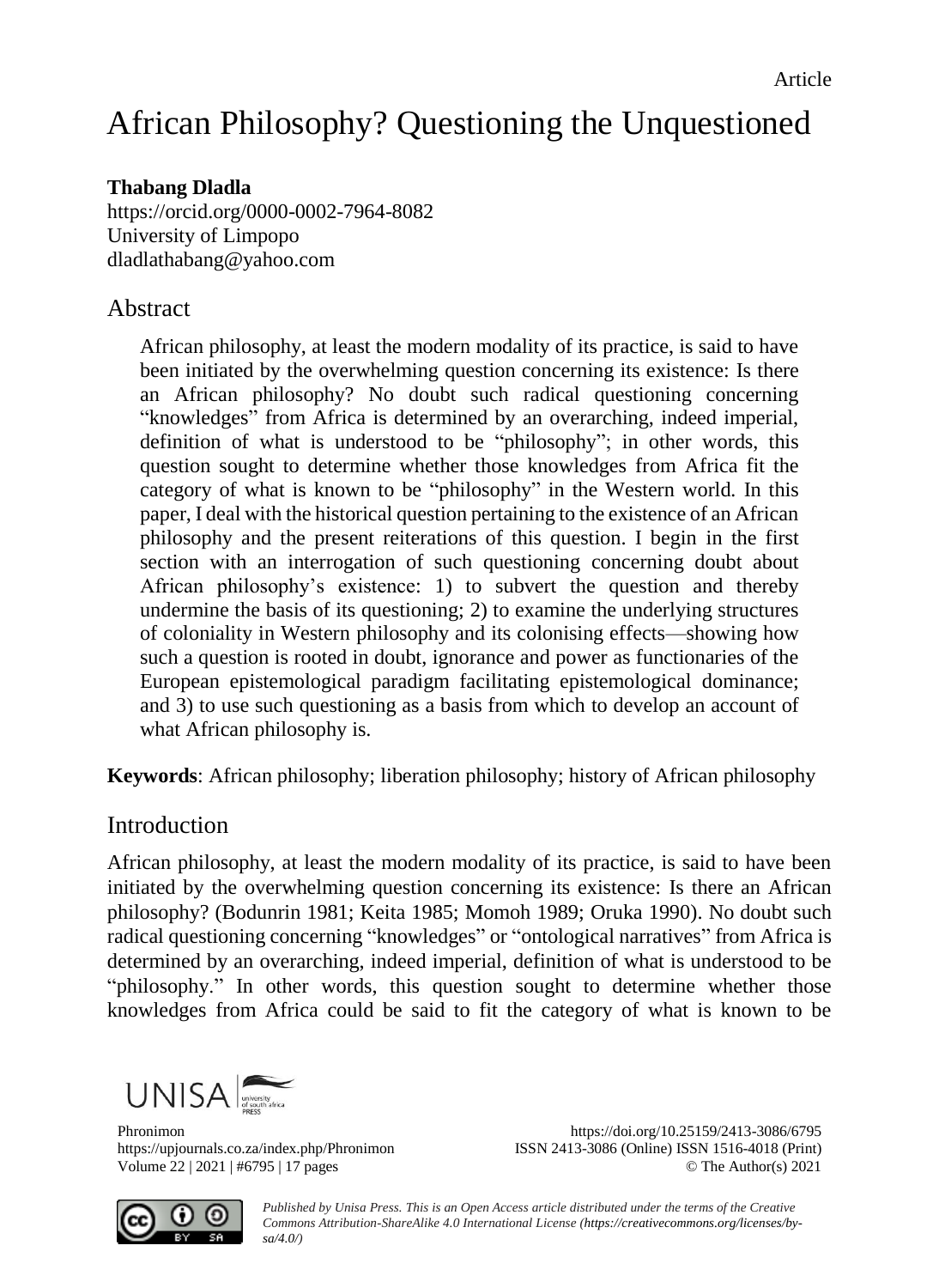philosophy in the Western world—which has assumed global dominance since the "Enlightenment"—introduced to us through slavery and conquest.

This, in turn, means that this question is not apprehensive about the distinctiveness of such an African philosophy, but really concerned with integrating it to the broader Western scheme as a lesser part (which will be developed later in this paper in our exploration of how doubt, ignorance and power facilitate such an integration). The repercussions of such an undertaking, incorporating African expressions into Western presuppositions, are far-reaching in that African philosophy properly defined is yet to find an independent expression, i.e., an expression that is not dependent on an imposed or self-imposed European paradigm. Understood in this way, African philosophy cannot but be a philosophy of liberation par excellence, as what propels it forward ultimately has to be this will to extricate itself from the domineering European epistemological paradigm brought to bear upon it by the multi-centuries' experience of subjugation*.*

In this paper I deal with the historical question pertaining to the existence of an African philosophy and the present reiterations of this question. I begin in the first section with an interrogation of such questioning to: 1) subvert the question and thereby undermine the basis of its questioning; 2) to examine the underlying structures of coloniality in Western philosophy and its colonising effects—to show how such a question is rooted in doubt, ignorance and power as functionaries of the European epistemological paradigm facilitating epistemological dominance; and 3) to use the "questioning of the question" as a basis from which to develop an account of what African philosophy is. I aim to show how *doubt* and *ignorance,* coupled with *unrelenting power* on the side of the oppressor and those bought into the project of facilitating (epistemic) oppression, function to supress the genuinely *philosophical* and *liberatory* character of African philosophy. This is to adumbrate the history of African philosophy, of which the philosophical establishment in South Africa has remained ignorant; and the impeding need to remedy such an ignorance, which is to liberate philosophy from such an ignorance.

# On Doubt, Ignorance and Power

What has been illustrious as the age of reason, or enlightenment, as commonly known in the West, coincides with the enslavement of Africans and the colonisation of Africa, Asia and Latin America together with the "discovery" of the New World. Modernity, as Oyoronke Oyewumi (2002, 393) illustrates, is hallmarked by the "expansion of Europe and the establishment of Euro/American cultural hegemony throughout the world" with gender and race as "two fundamental axes along which people were exploited and societies stratified." According to Oyewumi (2002), this process has profoundly impacted upon the production of knowledge about societies, human behaviour, history and cultures with Euro/American institutions and social categories being dominant in the writing of human history. This Eurocentrism, which Tsenay Serequebehan (2002, 65) has defined as a "pervasive bias located in modernity's selfconsciousness of itself … is grounded at its core in the metaphysical belief or idea (*idee*)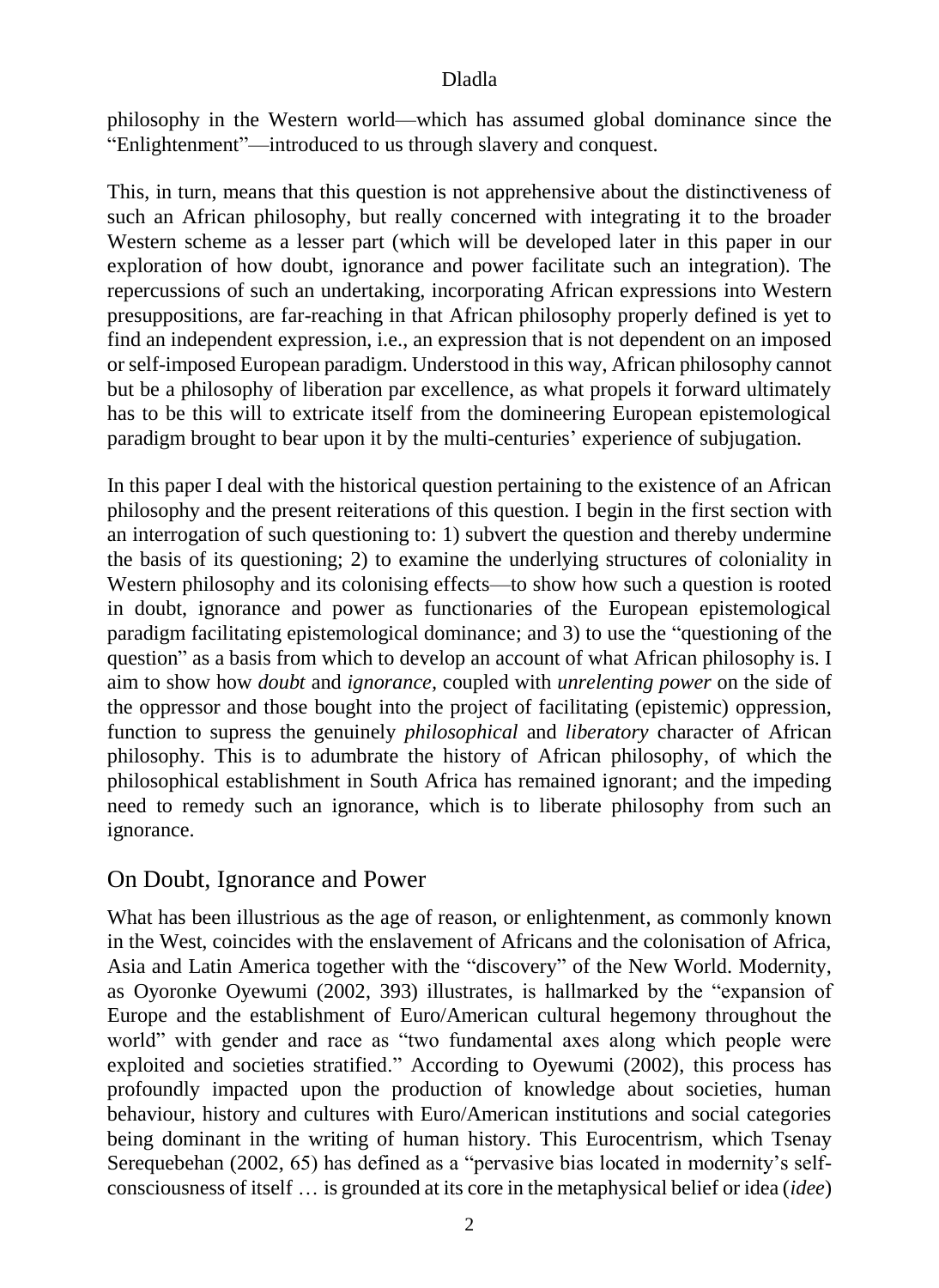that European existence is qualitatively superior to other forms of human life." Indeed, this amounts to the racialisation of knowledge, which Oyewumi (2002, 391) has identified as distinctive of the modern age: "Europe is represented as the source of knowledge and Europeans as knowers"; the privileging of the White male experience in the generation of knowledge.

This epistemology of the Europeans as superior is informed by the ontological fiction that Europeans are superior to the rest of humanity, as can be attested by Ramose's (1999) reading of Aristotle's assertion that "man is a rational animal" was not spoken of anyone else other than the European man. Amerindians, Africans and women are not included in this equation, i.e., man (the true human) is a rational animal and others, e.g. Africans, are not rational, which means then that Africans are not "men" (true humans). The late colonial thesis, as demonstrated by the 1820 English settlers in South Africa, is slightly more complex, with a scale of civilization for different people, measured by their capacity for self-determination (i.e., "maturity" in the Kantian sense of an individual's restraining the influence of impulses, desires and external forces on behaviour and thinking by willing in accordance with principles one has assessed and accepted on the basis of empirical evidence and logical reasoning).

It will then follow that their existence, for women, Africans and Amerindians, is insignificant and it is for the European man to decide what to do about them. According to Ramose (1999, 5):

Aristotle's definition of man was deeply inscribed in the social ethos of those communities and societies which undertook the so-called voyages of discovery, apparently driven by innocent curiosity.

In order to demonstrate this point, Serequebehan (2012, 139) provides reading from Anne Hugon that further shows this point of the innocent curiosity to discovery, which was earlier expressed by other colonialists:

In 1788 [i.e., the heyday of the Enlightenment], a booklet was issued in London by the newly formed Association for promoting the discovery of the interior parts of Africa (or the African Association). It stated [at its founding] that at least one third of the inhabited surface of the earth was unknown, notably Africa, virtually in its entirety. For the first time this *ignorance* was seen as a shameful gap in human knowledge that must immediately be filled. (Serequebehan 2012, 139)

However, as history teaches us, these "voyages of discovery"—perhaps by accident or design—then changed into "violent colonial incursions" that are not justifiable, even under the principles of the theory of just war, and whose consequences are still suffered by the people concerned (Ramose 1999, 5). For Ramose (1999), decolonisation, which was set out by Africans and other people conquered in the unjust wars of colonialism, has not addressed the questionable belief that "man is a rational animal," which only refers to European men and not women, Australians, Amerindians, and Africans. A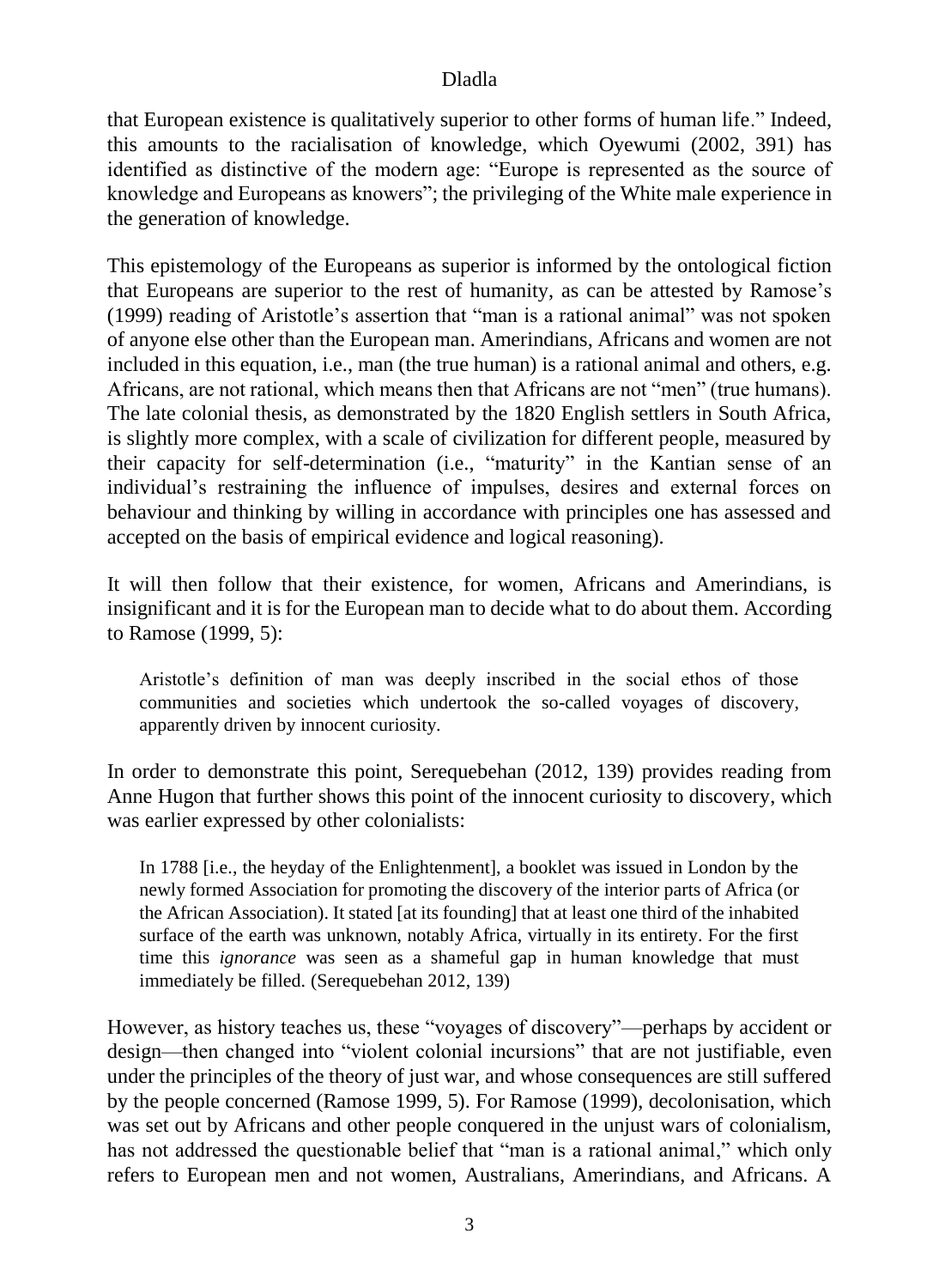justification of this view by Aristotle is to be found in Immanuel Kant's anthropological work (which has been downplayed in philosophical discussions of his work) where, according to Eze (1997, 115), Kant characterised "non-Europeans" as "devoid of ethical principles because [they] lack the capacity for development of 'character' … presumably because they lack adequate self-consciousness and rational will."

According to Eze (1997, 115), for Kant, the Amerindian, the African and the Hindu give the impression of being inept in "moral maturity" because of their lack of talent, a gift from nature, according to him. For Kant, as quoted by Eze (1997, 115):

[T]he race of the Negroes … is full of affect and passion, very lively, talkative and vain. They can be educated but only as servants [slaves], that is they allow themselves to be trained [by Europeans presumably]. 1

Ultimately, it is the use of force and unrelenting power, on the part of Europe, that would result in its domination of the world. Moreover, it is from the position of such power that the quality of the African's humanity would be in doubt, and indeed questionable at least in the realm of rational animals, which in turn conditions the questioning of the existence of an African philosophy. Indeed, if philosophy is a fundamentally human undertaking, then why would there be doubt concerning the existence of an African philosophy, unless doubt concerning the quality of the human of the African is affirmed. Olabiyi Yai (1977) has shown: "this interrogative [does an African philosophy exist?] is but an ill-disguised affirmation or, in other words, the affirmed negation of African Philosophy" (1977, 6). As already pointed out, the notion of what counts as a human being proper, is predicated on a Eurocentric understanding of "man" who is understood to be self-sovereign (rational), which are qualities presumed to be lacked by Africans.

However, doubt, as Ramose (2003) has shown, is impossible without its object; which one has to take as existing before one can proceed doubting; which in relation to the doubt concerning the existence of African philosophy one must acknowledge its existence first—which illuminates his chosen title, *I Doubt therefore African Philosophy Exists.* Furthermore, that such doubt persists, is a function of what Mills (2007) has identified as White ignorance; which is the intentional cultivation and protection of ignorance; not a lack of knowledge, but a practice of conditioned and intentioned not-knowing. In the case of South Africa, this ignorance, is conditioned by the over-reliance on the presupposed superiority of European and or Anglo-Saxon

1

<sup>1</sup> According to Eze (1997, 115), "[training], for Kant, seems to consist purely of physical coercion and corporeal punishment, for in his writings about how to flog the African servant or slave into submission, Kant 'advises us to use a split bamboo cane instead of a whip, so that the 'negro' will suffer a great deal of pain (because of the 'negro's' thick skin, he would not be racked with sufficient agonies through a whip) but without dying.' The African, according to Kant, deserves this kind of 'training' because he or she is 'exclusively idle,' lazy, and prone to hesitation and jealousy, and the African is all these because, for climate and anthropological reasons, he or she lacks 'true' (rational and moral) character."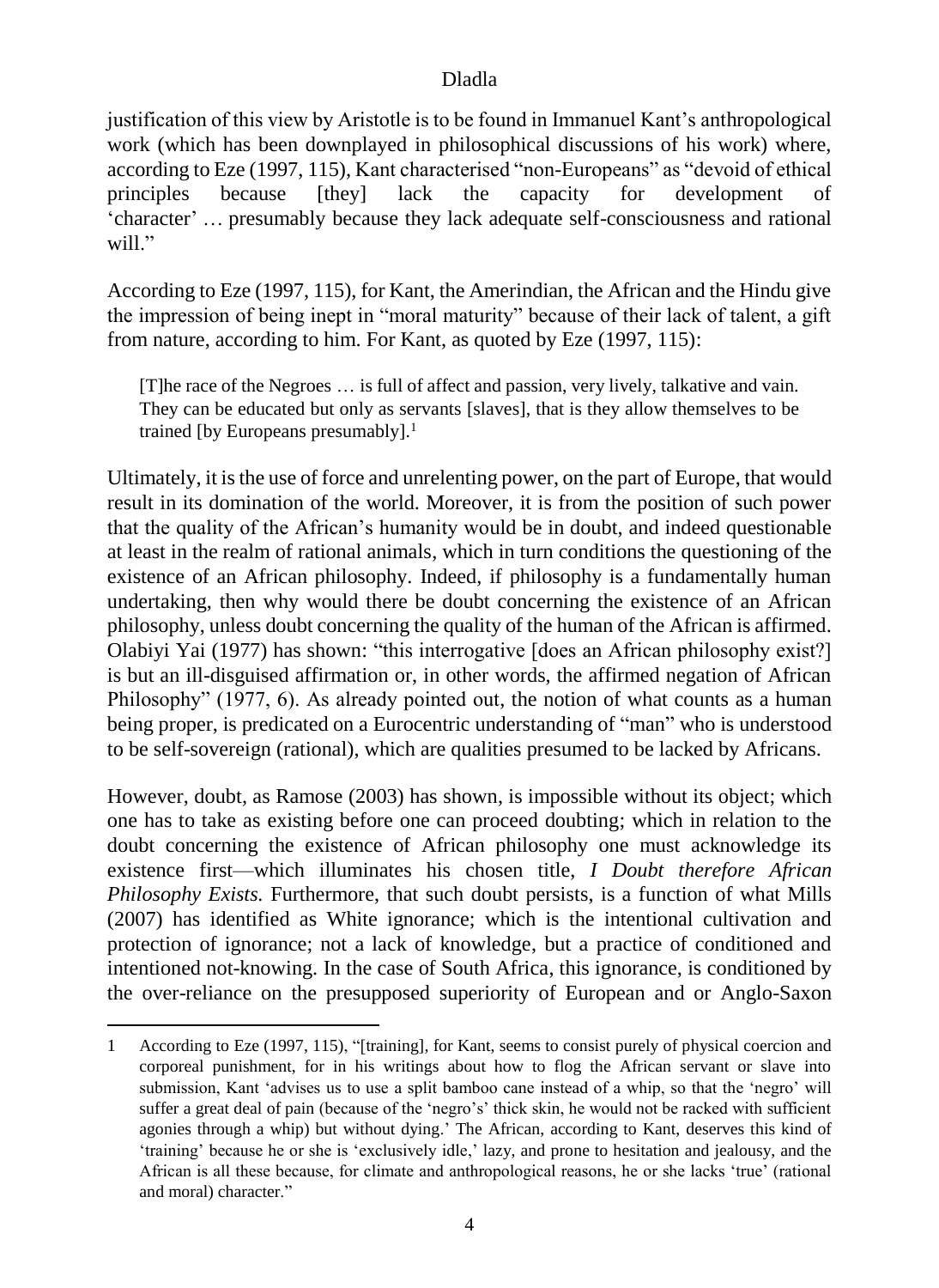models of rationality (i.e., self-understanding) and their reproduction and maintenance. According to Linda Martin Alcoff (2007, 49), Mills's argument is predicated on a definition of Whiteness as a socio-political construct, as opposed to it being an ethnic category. According to Mills, as quoted by Alcoff (2007, 49), such a socio-political system, Whiteness, brings with it a "cognitive model that precludes self-transparency and genuine understanding of all social realities," which ensures that Whites will live in a "racial fantasyland, [or] a 'consensual hallucination'" and that the root of all this is the "cognitive and moral economy psychically required for conquest, colonization, and enslavement"

Indeed, such insights, by Mills and Alcoff, best illuminate the situation in South Africa and make it apprehendable to us, since South Africa is a settler colonial society predicated on the doubt of the humanity of the indigenous people—including their epistemic practices, which justified the seizing of their land and their enslavability. It is no wonder that the question concerning the existence of African philosophy would find meaning and articulation, because the type of ignorance outlined is *structural,* as Alcoff (2007, 49) elaborates:

The structural argument focuses not on generally differentiated experiences and interests, but on the specific knowing practices inculcated in a socially dominant group. Where the last argument argued that men, for example, have less interest in raising critical questions about male dominance, the structural argument argues that Whites have a positive interest in "seeing the world wrongly," to paraphrase Mills. Here ignorance is not primarily understood as a lack—a lack of motivation or experience as the result of social location—but as a substantive epistemic practice that differentiates the dominant group.

While it is the case, as Alcoff (2007, 43) quoting from Sandra Harding shows, that "members of oppressed groups have fewer interests in ignorance about the social order and fewer reasons to invest in maintaining or justifying the status quo than do dominant groups," Whites as a dominant group, which also seeks to maintain its dominance, have a rewarding interest in maintaining ignorance about social reality.

Doubt and ignorance about the existence of African philosophy is thus a function of European epistemological dominance, which leaves un-interrogated the question concerning the existence of an African philosophy that we have scrutinised. As Ramose (2003) has demonstrated, it is impossible to doubt "no thing"; and in relation to the doubt concerning the existence of African philosophy, one has to take it as existing before continuing doubting, which by itself proves that indeed African philosophy does exist. Such doubt, however, is conditioned by a wilful ignorance that we have identified as White ignorance—which is causally linked to White supremacy as a socio-political system—which is not an aversion to knowledge but a practice of not knowing, which comes from occupying a privileged (indeed dominant) status in a society.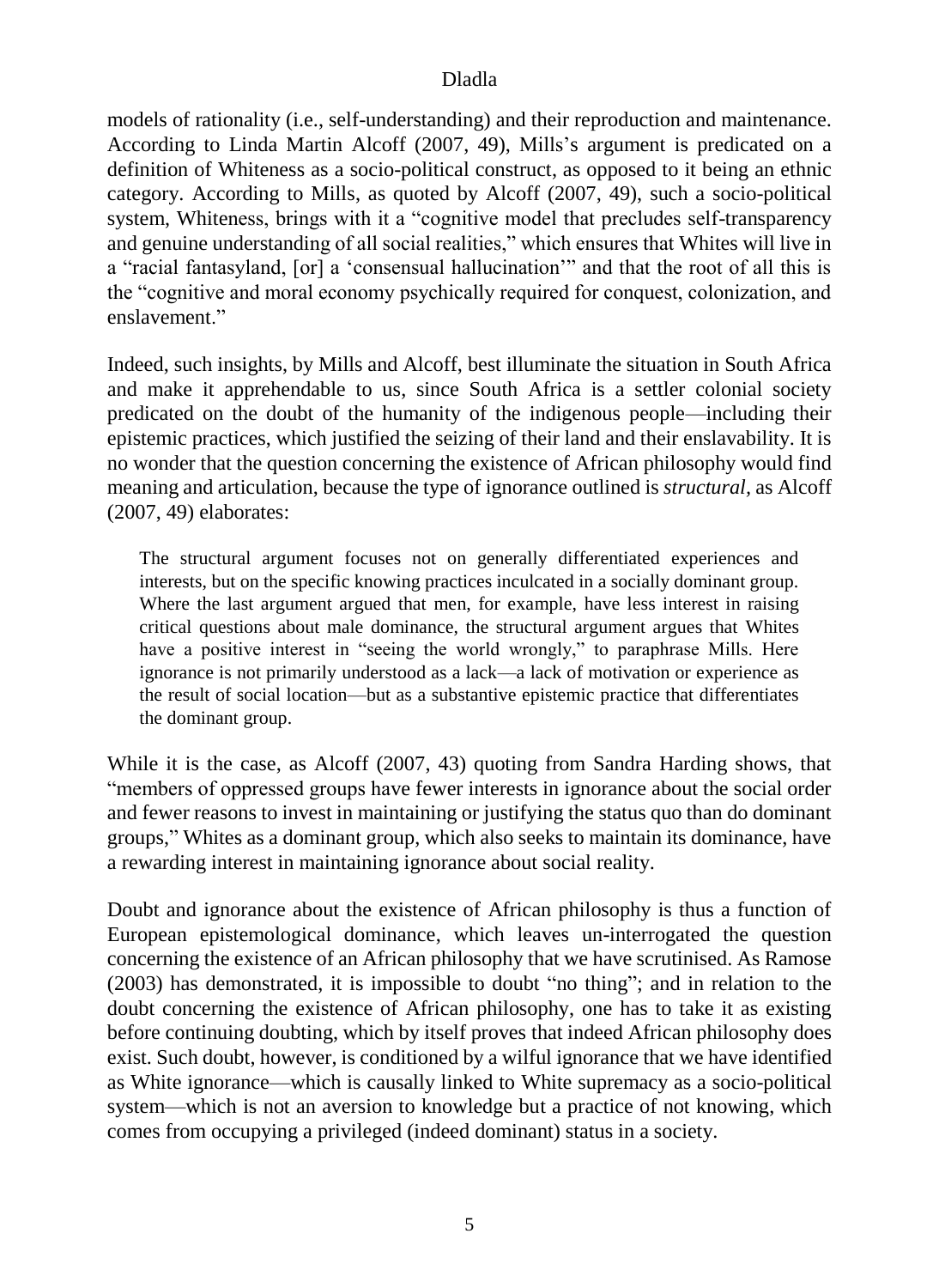The question then about the existence of African philosophy, as we have tried to demonstrate, is conditioned by a blissful ignorance and uncritical doubt, as opposed to genuine intellectual and philosophical enquiry, which are a function of power and dominance. The question should be taken as expressing preconceived notions of what counts as philosophy; thereby seeking to determine whether African philosophy fits that rubric. Our questioning of the question has allowed us to expose the underlying presuppositions, which are undergirded by Eurocentric conceptions, and thereby demonstrates that the question does not emanate from genuine philosophical enquiry. Moreover, "questioning the question" gives us the space to elaborate African philosophy as a practice of resistance against extroversion.

# Eurocentrism as a Philosophy of Domination

We have noted that Eurocentrism is the idea located in modernity's self-understanding that European existence is qualitatively superior to other forms (Serequebehan 2012) or to use Oyewumi's expression, Eurocentrism presumes the idea of "Europeans as knowers." This section seeks to briefly outline the impact of this idea as it affects the production of knowledge concerning Europe itself, its reified self-image, and those victims of its self-understanding, i.e., non-European<sup>2</sup> people. To be sure, the past does not determine the present—in the sense that all that the present is can be understood from what happened in the past, as causally determined by it (a progression from it) but it is the present that draws on the past to make meaning of itself as present, and it is from our neo-colonial present that we seek to engage with our colonial "past" to disentangle ourselves. The former notion, of the past determining the present, can be attributed to the West as a historical system, as Cedric Robinson (1990) aptly demonstrates in his appraisal of the work of Trinidadian sociologist, Oliver Cox (as Quoted by Robinson 1990),<sup>3</sup> who laboured tirelessly to disfigure this myth of Western historiography. Adducing Eric Wolf's *Europe and the People without History,* Robinson (1990, 5) points out that:

[T]he triumph of the West as a historical system has constituted a nearly incontestable essentialist envelope surrounding Western literature for the past three centuries. The telos of the narrative of the *epistemic* West is by now so familiar and its logic so compelling that it can be costumed as natural history: "the West" is conceived in a genealogy of civic virtue and moral progress from ancient Athens to twentieth-century America.

It is important to note how this is not only limited to history as a discipline, but largely concerned with the self-image of the West, how it makes sense and meaning of itself.

-

<sup>2</sup> Following Ramose (1999), I use the term non-European here under protest to designate those who have been victims of the de-facto self-globalisation of Europe and not necessarily as the ontological negative of Europe.

<sup>3</sup> Oliver Crumwell Cox and the Historiography of the West.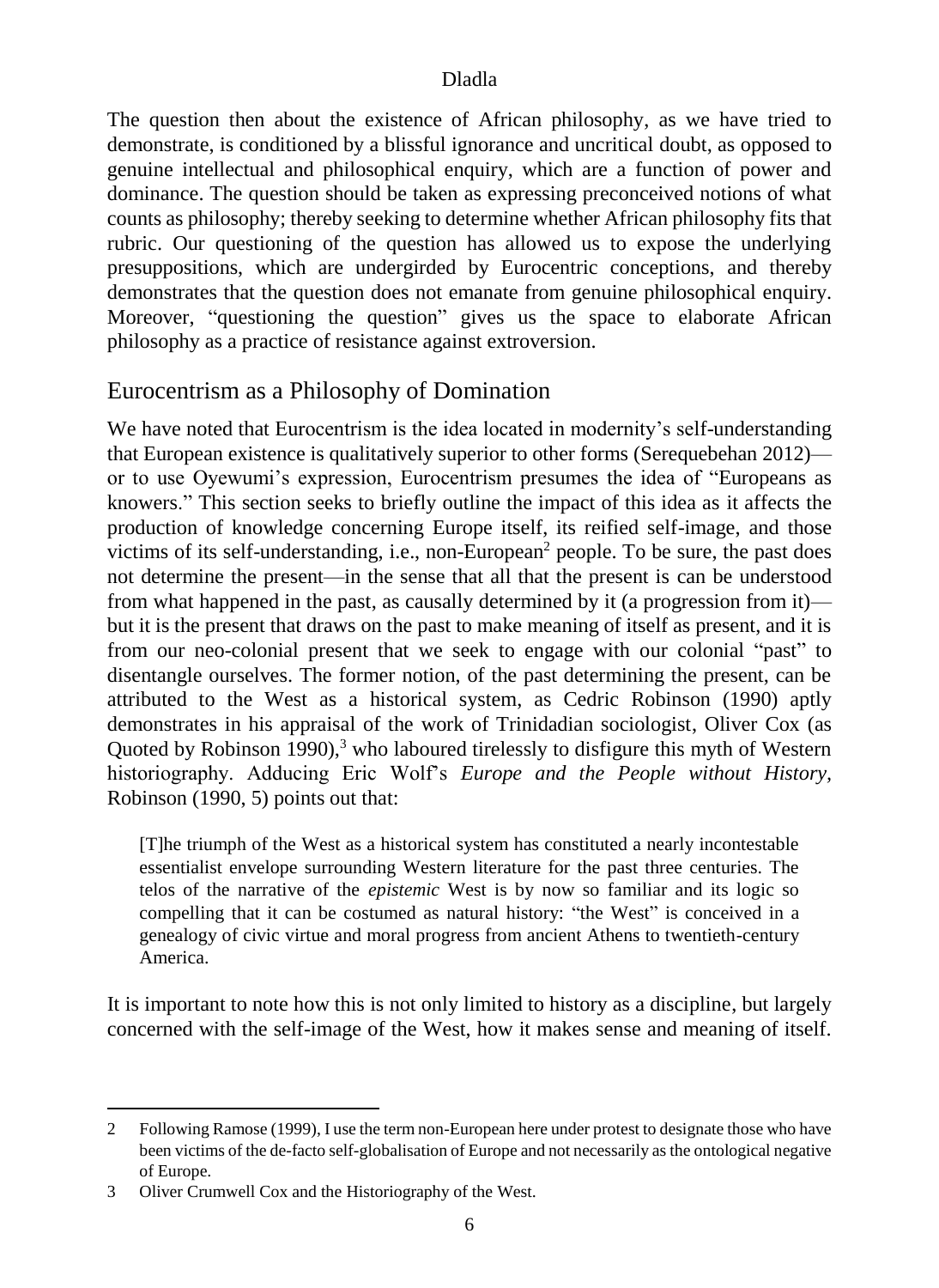This can be thought of as concerning the civilisational narrative of the West's selfprogression as Wolf (as quoted by Robinson 1990) demonstrates:

We have been taught, inside the classroom and outside of it, that there exists an entity called the West, and that one can think of this West as a society and civilization independent of and in opposition to other societies and civilizations. Many of us even grew up believing this West has a genealogy, according to which ancient Greece begat Rome, Rome begat Christian Europe, Christian Europe begat the Renaissance, the Renaissance the Enlightenment, the Enlightenment political democracy and the industrial revolution. Industry, crossed with democracy, in turn yielded the United States, embodying the rights to life, liberty, and the pursuit of happiness.

The West's indebtedness to ancient Greece as a civilisational progenitor, is best demonstrated by how philosophy itself has become inconceivable outside of its ancient Greek origin. <sup>4</sup> This is Eurocentrism at its best: writing itself into dominance over others. Veroli (2001, 56), relying on historiographer of philosophy, Lucien Braun, "has observed that modem historians of philosophy until Hegel were in the habit of tracing the origin of their discipline back to Egypt, if not to ante-dilluvian [i.e., pre-Flood] times, rather than arbitrarily stopping with Greece, as has become the habit since." Indeed, Veroli (2001) adduces arguments by Martin Bernal concerning the Afro-Asiatic roots of Western civilisation that it has come to mask, as he demonstrates:

The hermetic magic of the Renaissance, for instance, spearheaded by such figures as Giordano Bruno and Marcilio Ficino during the 16th century, puts forward a conception of the historical origins of Civilization that is deeply indebted to those who would rapidly become the other par excellence for all the nascent and rising colonial empires (Spain, Portugal, The Netherlands, England, France). The Africans, whose labor was rapidly becoming necessary for the American expansion of the European empires, were supposed to be—in the Hermetic and, more broadly, Renaissance interpretation—the originators of everything that their enslavers held to justify their bondage. Indeed, as such scholars as Frances Yates and Martin Bernal have noted, it is Africans, and particularly Ancient Egyptians, who were widely held, during the Renaissance, to be the inventors of culture, an idea that was in large part propagated by the canonical texts of Hermetic Magic, the Corpus Hermeticum. This conviction, or so Bernal argues, held for many well into the Enlightenment. In spite of Isaac Casaubon's attempt in 1614— i.e., when Descartes was 18 years old—to debunk the claims to Egyptian authenticity of the Corpus Hermeticum, the principal text on the basis of which those claims were made, many would continue to believe in the original priority of Africa in the historical constitution of human civilization. From Lorenzo de Medici's deathbed order to Ficino

-

<sup>4</sup> As Serequebehan (2012, Our Heritage Chapter 5) shows, referring to Heidegger's statement that "the statement that philosophy is in its nature Greek, says nothing than that the West and Europe, and only these are, in the innercourse of their history, originally philosophical" and Cornelius Castoriadis's (1978) remark that "among the creations in our history, Greeko-Roman history, there is one that we judge positively and take credit for: putting things into question, criticising them, requiring a logon Didonai—accounting for something and giving reason for it—which is the presupposition for both philosophy and politics."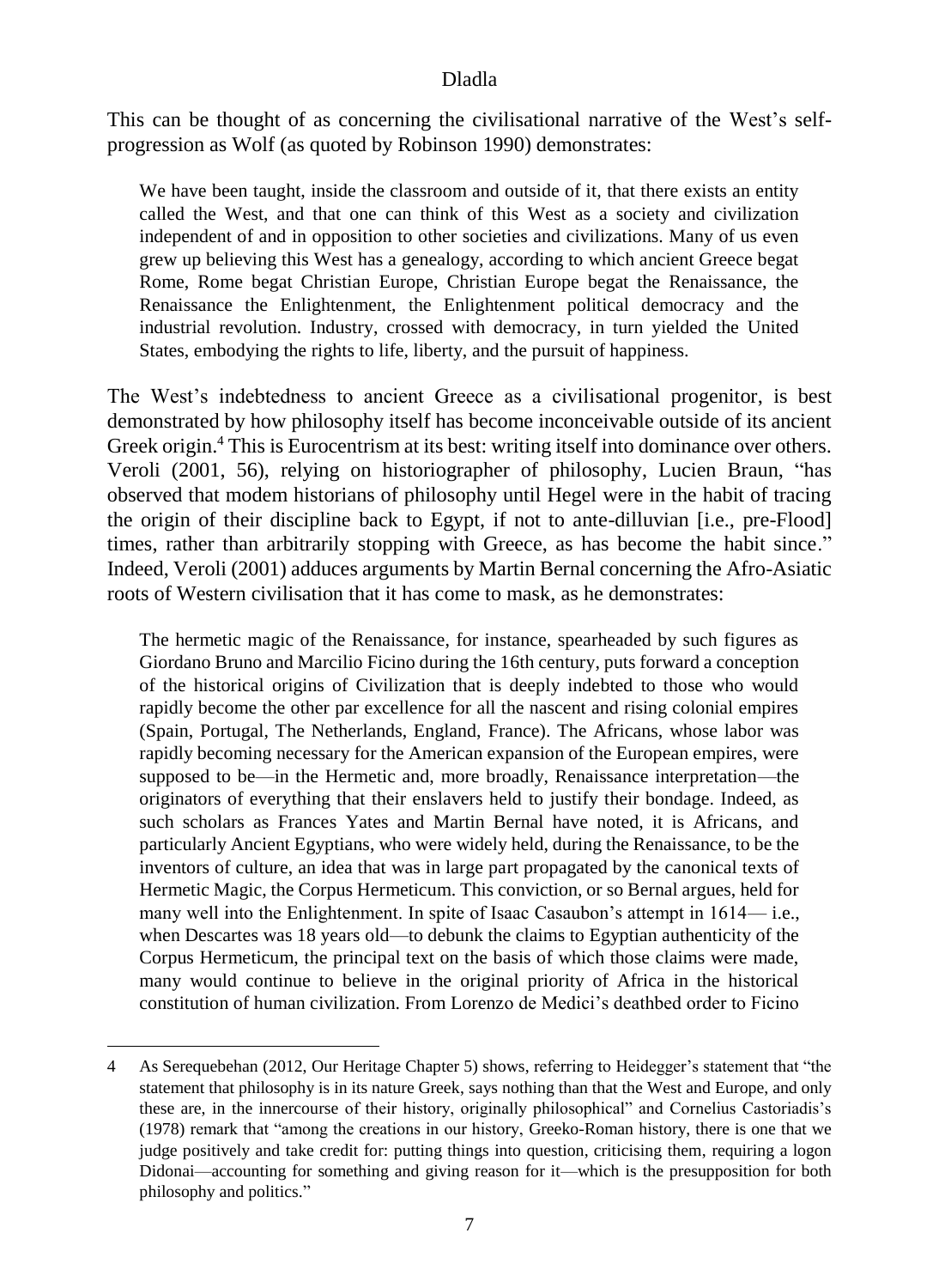during the 1490s that he translate the Corpus before Plato's dialogues to Napoleon's insistence on taking a team of Egyptologists with him on the way to conquering Egypt in the early 19th century, there can be no doubt that the priority of alterity haunted Early Modern European consciousness. (Veroli 2001, 55–56)

To be sure, it has been a concern of African scholarship, at least since Cheick anta Diop and Theophile Obenga, among others, to demonstrate the richness of African heritage, as can be traced back to ancient Kemetic traditions and how they influenced and gave birth to Western civilisation. Indeed, Afrocentric scholarship has demonstrated at length the extent of the indebtedness of ancient Greek philosophy to ancient Egyptian philosophy. <sup>5</sup> However, it was the European prerogative and project of dominance to privilege Greece over Egypt/Africa and to declare it as a place of darkness, as Hegel shows:

At this point we leave Africa, not to mention it again. For it is no historical part of the World; it has no movement or development to exhibit. What we properly understand by Africa, is the Unhistorical, Undeveloped Spirit, still involved in the conditions of mere nature, and which had to be presented here only as on the threshold of the World's History. (Hegel 1956, 93)

The antithetical positing of Africa, for Hegel, here becomes the possibility condition for celebrating Europe as the epitome of the development of World spirit (Irele 1983), or to use Wilderson's (2012) words, "how the West posited itself as the personification of humanity by denying the humanity of the enslaved Africans," who were later to be colonised. It is interesting to note how this positing of Africa by Hegel acts to justify the domination of Africa that was unfolding at the time he delivered the lectures. To be sure, the colonial project also justified itself as a civilising project that was to save those who had not been bestowed with the gifts of enlightenment. But how can a child begat its mother? How can Europe as a junior and student of Africa in terms of civilisation, claim to be civilising Africa?

It is the result of the de-facto self-globalisation of Europe, through slavery and colonialism, that it would assume dominance in all spheres including discourse, which Serequebehan (2007, 11) argues is "grounded on the West's claim to superiority based on the belief, bias, or idea that, its historicity has 'at last compelled [Man] to face with sober senses his *real* conditions of life and his relations with his kind'" because "Modernity grasps the real in contradistinction to the ephemeral unreality of non-European existence." As such, modernity (Eurocentrism) proves itself to be a pervasive condition of thought, particularly concerning the existence and experience of non-Europeans which is not real for it, and which further concretises it as a philosophy of domination.

-

<sup>5</sup> Diop African Origin of civilisation: Myth or reality? Asante Afrocentric idea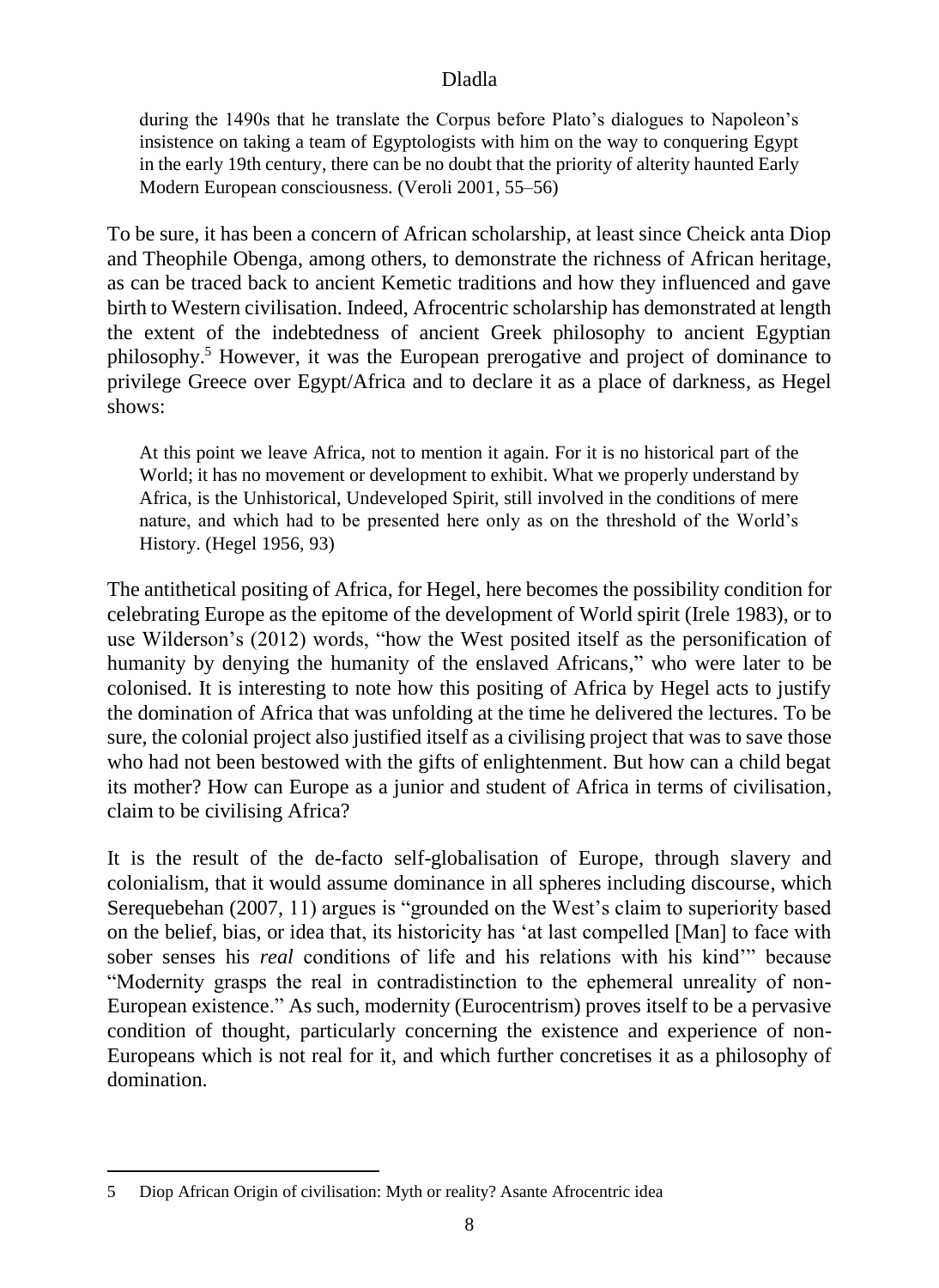# African Philosophy: Past to Present

1

Mafeje (1992, 4) has pointed out the great challenge among African philosophers with regards to authenticity in their discourse. For Mafeje (1992, 4), while there is a general agreement that the beginnings of African philosophy are in fact traceable to the work of Father Placide Tempels, *Bantu Philosophy* (1946); which was followed by Alexis Kagame's *The Bantu-Rwandaise Philosophy of Being* (1956); which has had a tremendous influence on what was to be the first generation of philosophers. <sup>6</sup> The negative representations of Africans by early anthropologists no doubt left a radical impulse to refute them, although this tended to be what Mafeje (2007) characterises as vindicationist: an extraverted attempt to justify ourselves to a purely European audience, and on terms best understood by them (Hountondji 1983, 37). However, those negative representations, or "negations" to use Mafeje's (2007) own terminology, give us the occasion to deeply reflect upon them and their impact on our situation, so as to disentangle ourselves from their binds as per the demands of African philosophy as a critical negative project (Mafeje 1992; Serequebehan 1994). According to Mafeje (1992, 4), what remains to be resolved by this philosophical discourse, that conditioned by the present, is: "a) the philosophical status of ethnophilosophy or folk philosophy; b) the universality of the Western criteria for judging whether or not a given discourse is philosophy; and c) whether there could be an equivalence between European and African philosophical status." Indeed, these are concerns of the modern practice of African philosophy, given Henry Odera Oruka's (1990) characterisation of the four trends in African philosophy: ethnophilosophy, sagacity, national-ideological, and professional philosophy.

The preponderance of professional philosophy has no doubt left a cavity on the status of ethnophilosophy, and that of sagacity, as Oruka's reaction to the critique of ethnophilosophy as collective philosophy (as a philosophy which has tended to reinforce the Western criterion for judging the philosophicality of a discourse), which leaves African philosophy indebted to Western conceptions (Bodunrin 1998; Hountondji 1983; Momoh 1989). The pejorative meaning ethnophilosophy has come to acquire has largely been attributed to Hountondji (1983, 34), who has been assumed to have coined the term, while Kwame Nkrumah is said to have been its progenitor in the 1940s already in an unpublished doctorate he did at the University of Pennsylvania (Ajei 2013, 131). However, the pejorative coinage of Hountondji (1983), as opposed to Nkrumah's (1970) somewhat neutral use, comes as a response to the dominion of the methods of anthropology, particularly ethnology, which tends to portray a static picture of African societies and their beliefs. Such undertakings, like Placide Tempels's *Bantu Philosophy*,

<sup>6</sup> It is important to note here that the African philosophy that Mafeje is hereby referring to, is that conditioned by present modalities—the predominant European epistemological paradigm that also conditions the questioning of any such thing as an African philosophy—and not particularly African philosophy proper that is independent of colonial domination—which emanates from the long history of African philosophy predating the colonial era; a philosophy emanating from African cultural expressions and expressions of existentiality.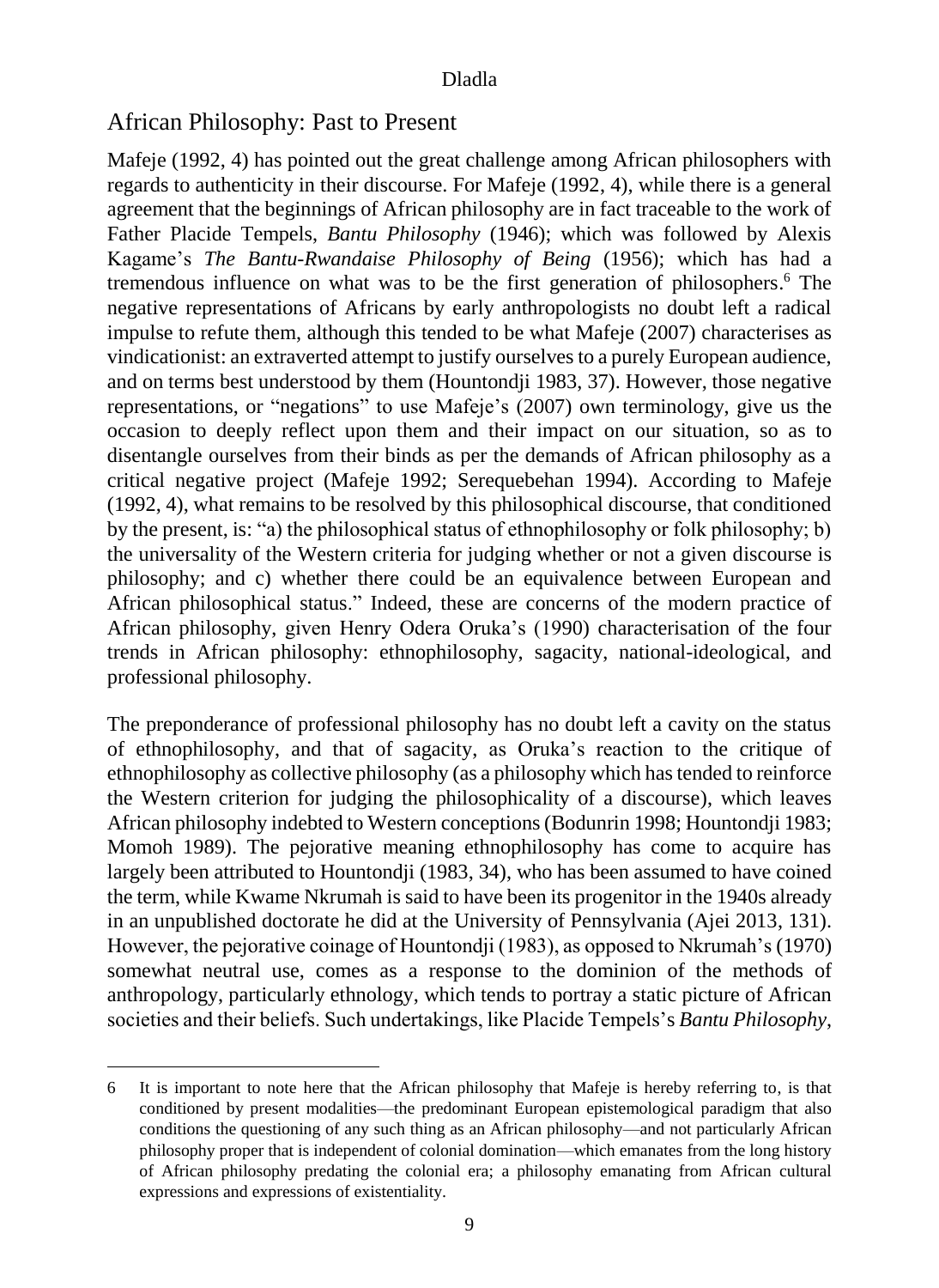according to Hountondji (1983, 34), "ethnological works with philosophic pretentions", are addressed to Europeans. 7

While Tempels's *Bantu Philosophy* may have been a response to the conservative gestures of early anthropologists like Lucien Levy-Bruhl, "who devoted his entire life and career to the demonstration of the radical disparity between the nature and quality of mind of the European and what he called 'primitive mentality' which he attributed essentially to non-Western peoples and cultures" (Irele 1983, 12), his (Tempels's) reaction is still indebted to the methods of ethnology and its presuppositions, which leaves his attribution of a philosophy to the Bantu people as "not the equivalent" to the Western conception (Hountondji 1983, 36). In other words, Tempels has substituted primitive for Bantu and mentality with philosophy, which still leaves open the task of identifying what African philosophy could be. Hountondji (1983, 34) would then define African philosophy as an alienated literature: that literature produced by Africans and defined by their authors as thus. This, for Hountondji (1983), would be to demystify the picture painted by ethnophilosophy's descriptions of African societies and the supposed unanimity about those descriptions from Africans themselves.<sup>8</sup>

No doubt, there are resonances between Hountondji's preoccupation with the critique of ethnophilosophy and Mafeje's critique of anthropology, particularly the extraversion of its discourse. However, Hountondji (1983) is captive to the Western idea of an individual philosophy as opposed to collective philosophy, while Mafeje (2007) is more concerned about authentic representations of Africans emanating from their collective world sense and understanding. Furthermore, their respective critiques of anthropology can be understood as external (Hountondji) and internal (Mafeje), which can be explained by their respective training as intellectuals—Hountondji in philosophy and Mafeje in social anthropology. However, their concern about Africa converges them to a properly African philosophical practice that Lansana Keita (1985, 122) has identified as "to help in the imparting of knowledge of the natural and social world and to assist in the constant discussion of the optimal set of value judgements and cultural assumptions that social man must make to take the fullest advantage of the sum of scientific knowledge available." According to Keita (1985, 123):

1

<sup>7</sup> "The Black man continues to be the very opposite of an interlocutor; he remains a topic, a voiceless face under private investigation, an object to be defined and not the subject of a possible discourse" (Hountondji 1983, 34).

<sup>8</sup> According to Hountondji (1983, 45), "The African ethnophilosopher's discourse is not intended for Africans. It has not been produced for their benefit, and its authors understood that it would be challenged, if at all, not by Africans but by Europe alone. Unless, of course, the West expressed itself through Africans, as it knows how best to do. In short, the African ethnophilosopher made himself the spokesman of all-Africa facing all-Europe at the imaginary rendezvous of give and take—from which we observe that 'Africanist' particularism goes hand in glove, objectively, with an abstract universalism, since the African intellectual who adopts it thereby expounds it, over the heads of his own people, in a mythical dialogue with his European colleagues, for the constitution of a 'civilisation of the universal'."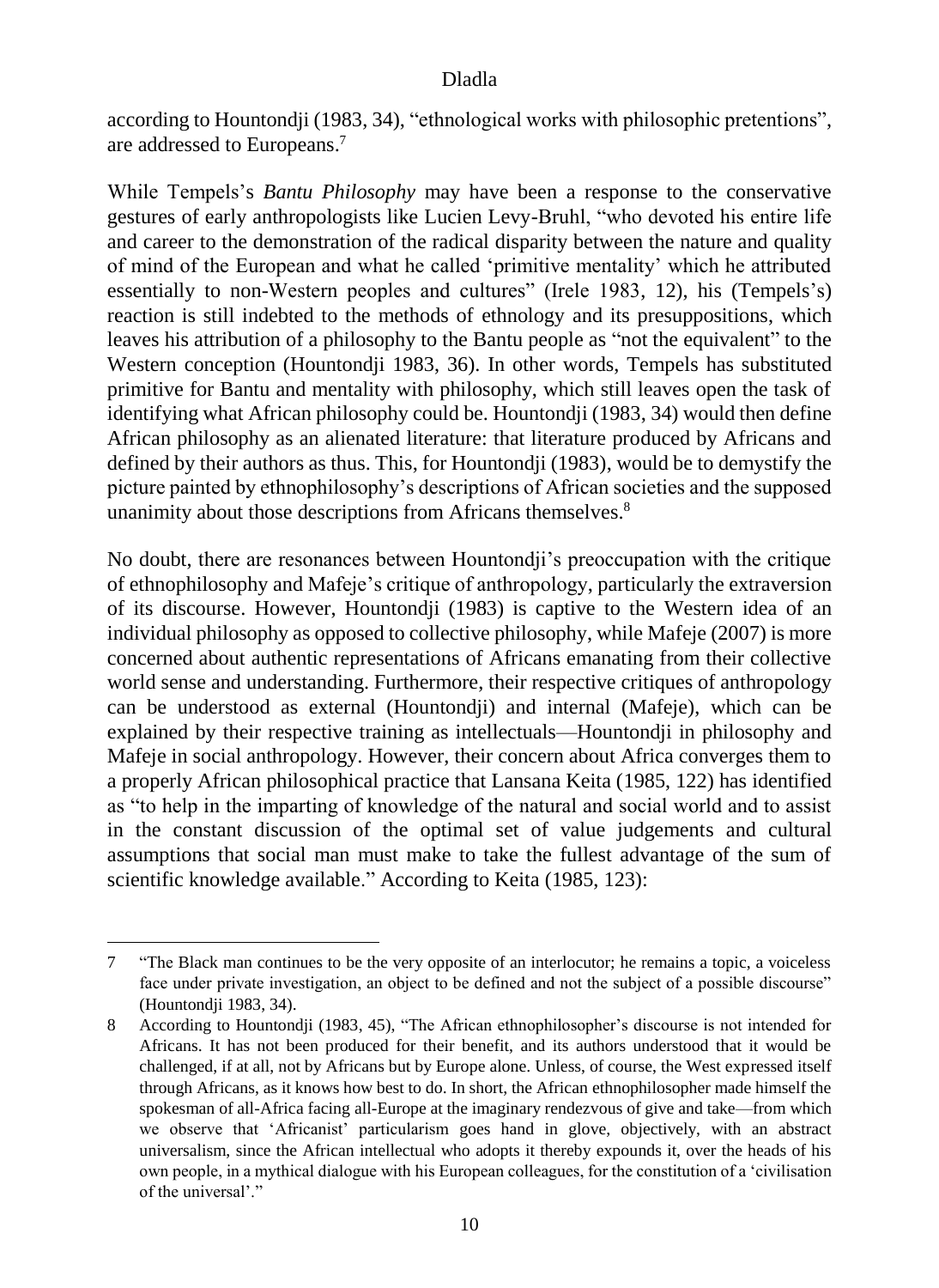It would be an error, therefore, for the philosopher in the African context to assume that philosophy as it is practiced in the Western world should serve as a model for the practice of philosophy. A useful approach, it seems, would be to regard philosophical activity as an engaging in theoretical analysis of issues and ideas of practical concern. But in modem society, it is the social and natural sciences that discuss ideas and issues relevant to practical concerns. Thus, the practice of philosophy in the African context should be concerned first with the analysis of the methodology and content of the social sciences, etc. for it is the methodology of research of a given discipline that determines the orientation of research in that discipline and the kinds of solutions to problems ultimately proposed. Furthermore, analysis of the methodology of the sciences of human behaviour would be constantly alert to the notion that the modes and objects of human thought are potentially value-laden.

Indeed, the convergence of Mafeje's concerns and those of Hountondji speak to the distinctive method African philosophy ought to adopt in relation to the present postcolonial concerns, which deplete the boundaries of disciplines and inherited thought.

Moreover, apart from the rootedness of ethnophilosophy in anthropology that would inspire Hountondji's dismissal of it, it is also the use to which ethnophilosophy has been deployed to legitimate the somewhat corrupt African elites and leaders who speak of a glorified return to the past. Such a return to the past and ethnophilosophy's endeavour to uncover it, neglects what philosophy proper for Hountondji (1983, 47) is and could be—a science. According to Hountondji (1983, 97), philosophy is a scientific endeavour due to its organic link in its development and fruition to the development of modern sciences as per Althuser's *Lenin and Philosophy* (as cited in Hountondji 1983, 97):

Philosophy has not always existed; it has been observed only in places where there is also what is called a science or sciences-science in the strict sense of theoretical discipline, i.e., ideating and demonstrative, not an aggregate of empirical results … for philosophy to be born or reborn, it is necessary that sciences be. That is why, perhaps, philosophy in the strict sense began only with Plato, goaded into being by the existence of Greek mathematics; was blown up by Descartes, roused into its modern revolution by Galilean physics; was recast by Kant, under the influence of the Newtonian discovery; was remodelled by Husserl, stung by the first axiomatic, etc.

Such a view of philosophy no doubt glorifies a fairly Eurocentric genealogy of philosophy that neglects other traditions that predate the Greek civilisation and which Greek civilisation was also indebted to, but also pedestals an absolutely aristocratic conception of it, which Marx sought to refute in the *German Ideology,* although with little success, largely due to the preponderance and deterministic logic of *historical materialism*.

To be sure, Hountondji's (1983) view of African philosophy, in light of the above declarations, is a theoretical discipline that is the reserve of experts, much like other sciences require expertise. Furthermore, such a philosophy is purely literature, as is the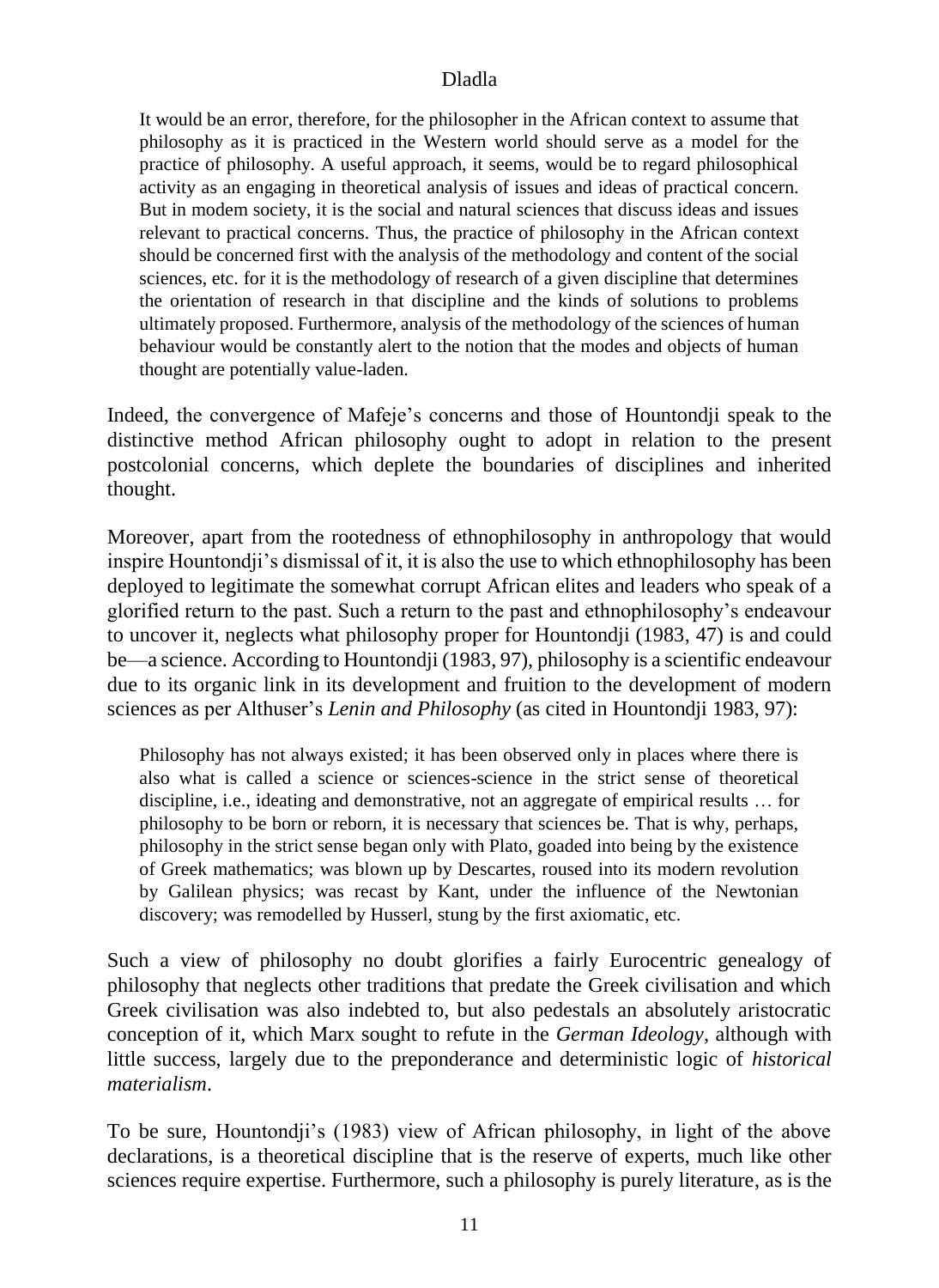precondition for scientificity, or the mere existence of a science. Therefore, African philosophy is that literature produced by Africans and described as philosophy by their authors, as Hountondji (1983, 53–54) elaborates:

Admit then that our philosophy is yet to come … African philosophy like any other philosophy cannot possibly be a collective worldview. It can exist as a philosophy only in the form of a confrontation between individual thoughts, a discussion, a debate. … The Africanness of our philosophy will not necessarily reside in the themes but will depend above all on the geographical origin of those who produce it and their intellectual coming together. The best European Africanists remain Europeans, even (and above all) if they invent a Bantu "philosophy" whereas the African philosophers who think in terms of Plato or Marx and confidently take over the theoretical heritage of Western philosophy, assimilating and transcending it, are producing authentic African work.

This geographic definition of African philosophy would seem to exclude work done in the African diaspora, and weaken attempts to achieve a thematic focus on realities facing the African continent and its peoples, as Serequebehan (2000, 1) intervenes:

But if it is not "themes" that define the "Africanness" of our philosophy, what does? Around what will the "intellectual coming together" of those who "produce it" occur? For philosophers (African or otherwise) are human beings and, like everybody else, congregate or come together around issues, concerns, or celebrations focused on a common theme and/or a cluster of themes. Indeed, Hountondji is well aware of this as it pertains to the development and practice of modern European philosophy. What, then, of African philosophy? Is Hountondji's geographic and nonthematic conception a different "special" type of philosophy for Africa? Is he vying with the ethnographic conception, whose critique he initiated, for a "special-status philosophy" for Africa?

Indeed, Hountondji's (1983) conception of both philosophy and African philosophy has generated a lot of responses, including that of Serequebehan (cited above), which have enhanced the development of African philosophy up to the present. To be sure, both Marcean Towa (1991) and Olabiyi Yai (1977) take issue with the scientistic picture of philosophy and its theoreticism/epistemologism, not to mention its individualistic focus on the exclusion of any collectivistic outlook, although also critical of ethnophilosophy.

According to Yai (1977, 9), it is not enough to react against ethnophilosophy without providing radical critique against it, because "in philosophy, when we come to the collective and the individual, things are a tiny bit less straightforward than our pure philosophers would have us believe." For Yai (1977, 9), "it is important here to distinguish between objective and subjective, or the material conditions that enable one or other philosophy and the vehicles for its expression to come into being." Undeniably, Yai, whom Mafeje (1992) adduces, duly responds to the challenges of an African philosophy concerned with present conditions, as it disregards the legitimacy of the Western paradigm as universal and with their philosophy, contra Hountondji, as individualistic. Indeed, according to Yai (1977, 10):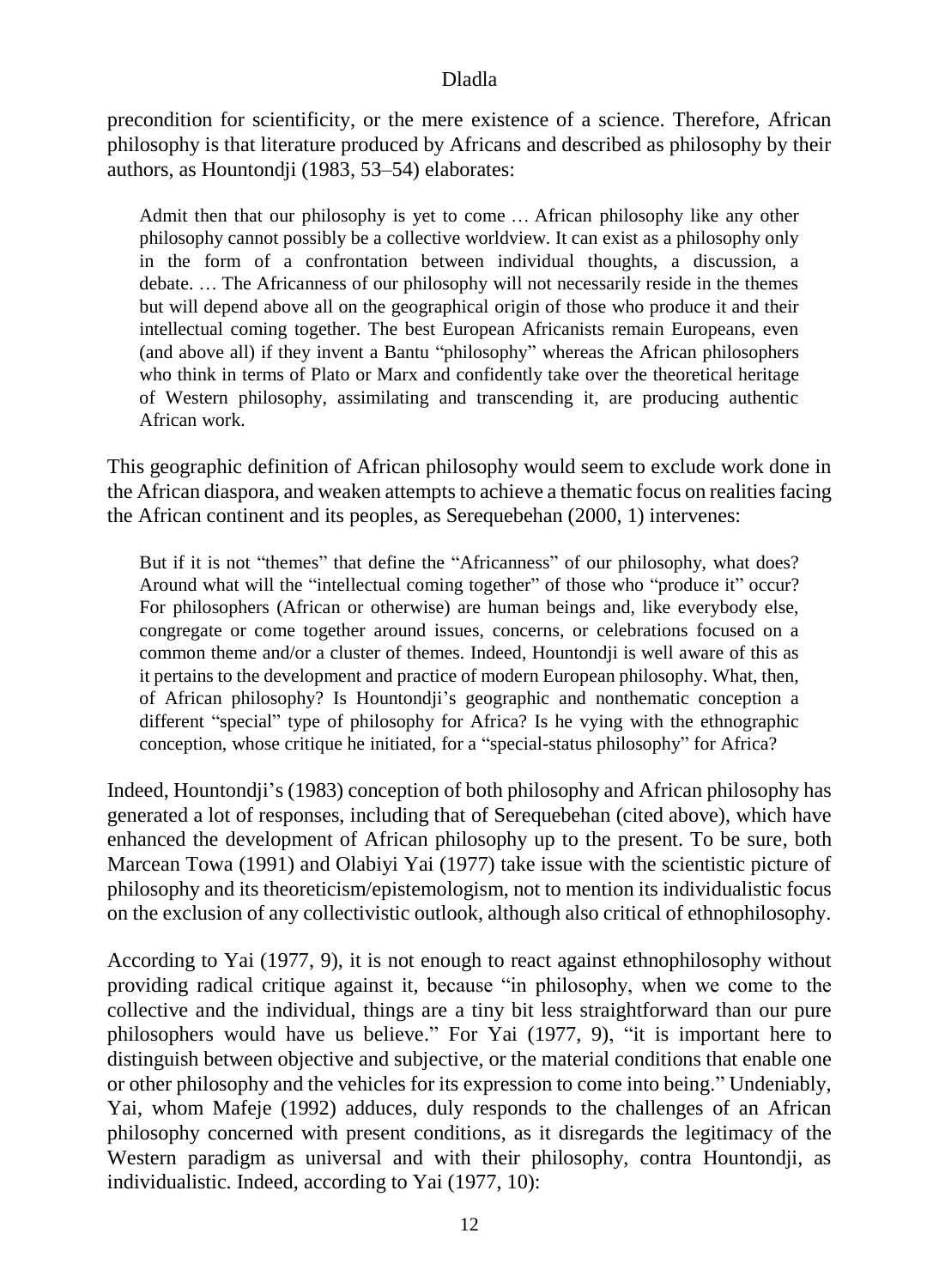The vital point, in a debate about the existence or non-existence of a philosophy cannot therefore be (unless one is subjective) the emergence of individual philosophers. Rather, it must be "the material base." Philosophy, like history in general, cannot be conceived as the work of "geniuses." In any case, oral African tradition abounds in examples of individual philosophers, who are expounders of explicit philosophies.

The relationship between the individual and the collective cannot be considered as mutually exclusive, one to the detriment of the other. However, they are mutually advantageous to respond to present reality faced by the African collective, as Towa (1991) has defined philosophy as the "thought about the essential."

# African Modes of Self-expression: Whither Eurocentrism?

One man has the ability to develop a new skill but another to judge whether it will be a curse or blessing to its user. Now … this invention (writing) will cause those who use it to lose the learning of their minds by neglecting their memories; since through this reliance on letters … they will lose the ability to recall things within themselves. You have invented not a medicine to strengthen memory but an inferior substitute for it. You are providing your students with a way of seeming wise without true wisdom: for they will appear to have learned without instruction: they will seem to know a good deal, while they are really ignorant of many things: and they will become nuisances. These men who look wise but lack wisdom. Egyptian god Thamus (quoted from Oluwole 1997).

Legend has it that Africans converted to christianity<sup>9</sup> because it is based on the written word and that African spiritualties lacked such a firm grounding. Not only does such a myth privilege preconceived Western ideals, but also serves to obfuscate the reality behind such a conversion, which needs to be understood historically, particularly since Christianity has been a handmaiden of European expansionism, as Yves Winter (2011, 2) has noted. Furthermore, according to Winter (2011, 3):

Indigenous peoples had the right to refuse conversion, but they could not restrict the rights of Europeans to preach the word; any restriction on Christian proselytising constituted the basis for just war.

Ramose (1999, 13) elaborates:

1

Cultural differences (between the indigenous people and their Christian colonisers) were to be eliminated if and when they were perceived either as a threat or as a contradiction to the intent of both colonisation and Christianisation. Thus, the will to conquer and dominate was anchored upon the two pillars of colonisation and Christianisation. The legitimacy of the former was derived from the deliberate and complete violation of all the principles of the theory of the just war. The result was the emergence and protection of the so-called right of conquest. … Christianity justified its domination and

<sup>9</sup> We follow Ramose's protest, following Soyinka, against the capitalising C in christianity, since many other religions are not afforded such a privilege.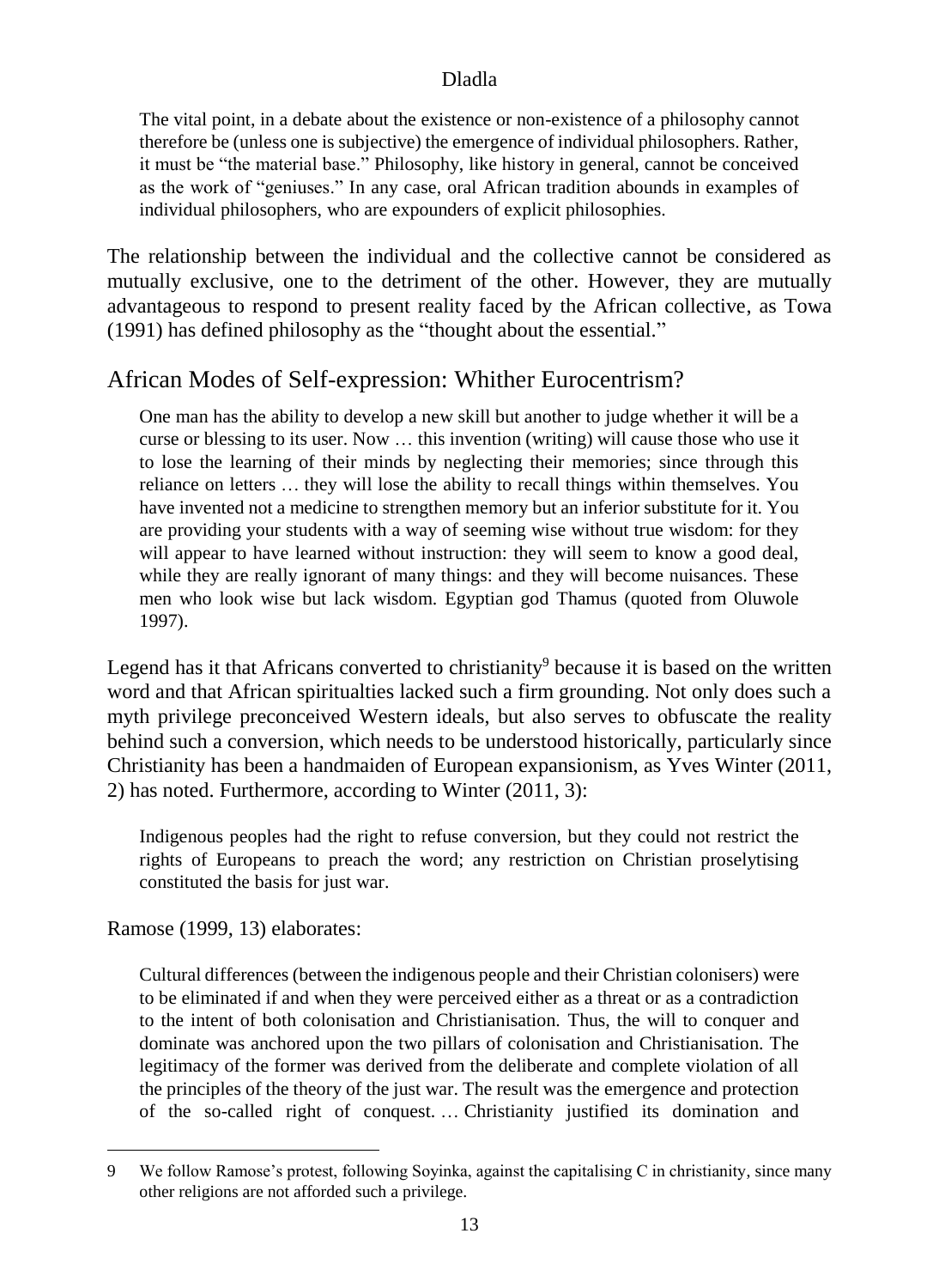elimination of indigenous African religions by appeal to Jesus Christ's instruction: go ye and teach all nations. So it is that colonisation and Christianity assumed epistemological dominance crystallizing in their unilaterally conferred, though no less questionable, right to determine and define the meaning of experience, knowledge and truth on behalf of the indigenous African.

A common saying has it that when the colonialists came to Africa, they had Bibles and Africans had the land; and now the colonialists have the land and Africans the Bibles. What is often missing in the narration of this common saying is that the colonialists had the Bible only in the one hand, while the other had a gun. This is an important part in the story that helps to illuminate our understanding of how the conversion went about the use of brutal force.

The transition to the Western way of life was not a smooth one because the coloniser was justified to kill savages, non-Christians, if they refused conversion. And conversion itself marked such a transition from being a lesser human to being recognised as "work in progress" towards attaining full human status. Not only was the colonialist ignorant about African ways of life, but he couldn't care less because of the unequal human status accorded to his conquered. Now, we understand that it was through unrelenting power that conversion was facilitated and, therefore, we cannot readily assume the power of the written word towards an understanding of ourselves as African. Indeed, it is the amplification of the text, at the expense of the oral African traditions, that the denial of a philosophy to Africa is best facilitated, as Oluwole (1997) contends. This is because the text as a model for thought is limited and best complies with the given Western models of science and philosophy. The task of a genuine philosophical undertaking on the part of the Africans has to take seriously the oral traditions that an African philosophy is best articulated. However, the preoccupation with texts for Oluwole (1997) need not be seen as opposed to exploring the oral, as these two can be complementary, which goes to show the impeding need for endogeneity.

# Conclusion

African philosophy is a philosophy of liberation, which describes a position of interpretation from the perspective of the indigenous people conquered in the unjust wars of colonisation. Serequeberhan (2002) has noted that, as a practice of resistance, African philosophy has a double task, which is both de-structive and constructive. In its de-structive sense it is a practice of resistance, which is aimed at challenging the dominant Eurocentric ideas. This practice of African philosophy is part of the process by which the formerly colonised are reclaiming their world. Indeed, it has been the task of this paper to resist Eurocentric understandings of philosophy that presented itself as the curious question concerning the existence of an African philosophy, which was exposed as not originating in genuine intellectual and philosophical enquiry but on ignorance and doubt. This paper also examined the underlying structures of coloniality in Western philosophy and its colonising effects, where we exposed how such a question is rooted in doubt, ignorance and power as functionaries of the European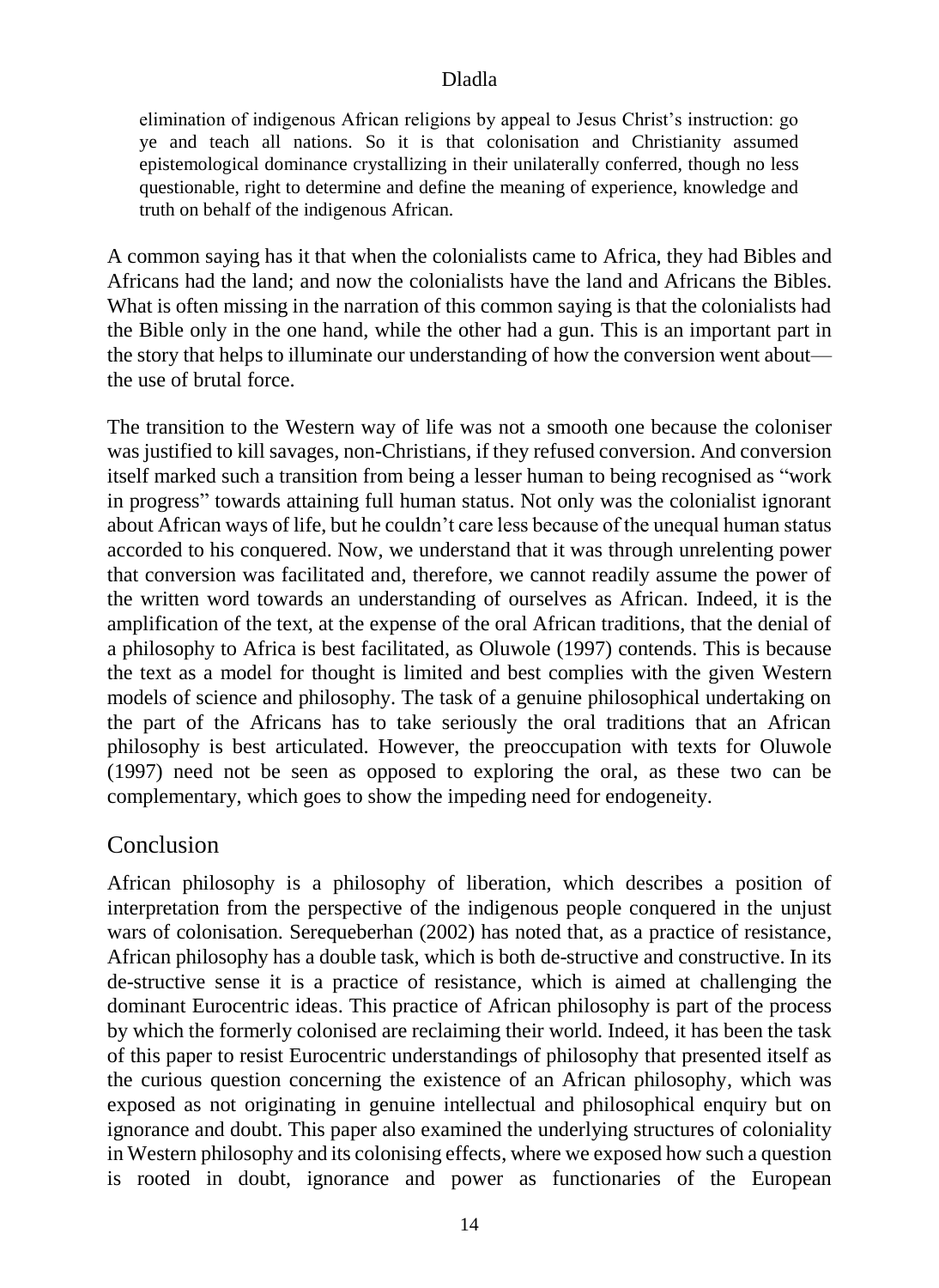epistemological paradigm facilitating epistemological dominance. Moreover, the "questioning of the question" also provided a basis from which to develop an account of what African philosophy is and could be. This paper has also demonstrated how doubt and ignorance, coupled with unrelenting power on the side of the oppressor, and those bought into the project of facilitating (epistemic) oppression, function to supress a genuinely philosophical undertaking and the liberatory character of African philosophy.

# References

- Ajei, M. O. 2013. "Nkrumah and Hountondji on Ethnophilosophy: A Critical Appraisal." In *Hegel's Twilight: Liber Amicorum Discipulorumque Pro Heinz Kimmerle,* edited by M. B. Ramose*. Studies in Intercultural Philosophy*. Amsterdam, New York.
- Alcoff, L. M. 2007. "Epistemologies of Ignorance: Three Types." In *Race and Epistemologies of Ignorance,* 39–58, edited by S. Sullivan, and N. Tuana. <https://philpapers.org/rec/ALCEOI> .
- Bodunrin, P. O. 1981. The Question of African Philosophy. *Philosoph*y 56 (216):161–179.
- Castoriadis, C. 1978. *The Imaginary Institution of Society*. MIT Press.
- Eze, E. 1997. The colour of reason: the idea of race in Kant's anthropology. In *Postcolonial African Philosophym,* edited by E. Eze*.* Wiley-Blackwell.
- Hegel, G. W. F. 1956. *The Philosophy of History*, translated by [J. Sibree.](https://www.amazon.com/s/ref=dp_byline_sr_book_2?ie=UTF8&field-author=J.+Sibree&text=J.+Sibree&sort=relevancerank&search-alias=books) New York: Dover Publications. [https://www.worldcat.org/title/philosophy-of-history/oclc/307445.](https://www.worldcat.org/title/philosophy-of-history/oclc/307445)
- Hountondji, P. J. 1983. *African Philosophy: Myth and Reality*. Indiana University Press. [https://philpapers.org/rec/HOUAPM.](https://philpapers.org/rec/HOUAPM)
- Irele, A. 1983. "Introduction." *[African Philosophy: Myth and Reality,](https://philpapers.org/go.pl?id=HOUAPM&proxyId=&u=http%3A%2F%2Fbooks.google.com%2Fbooks%3Fid%3Dg68bAAAAMAAJ%26printsec%3Dfront_cover) by* [Paulin J. Hountondji,](https://philpapers.org/s/Paulin%20J.%20Hountondji) Indiana University Press.
- Kagame, Alexis. 1956. *La Philosophie Bǎntu-Rwandaise de L'Être*. Johnson Reprint.
- Keita, L. 1985. Contemporary African Philosophy: The Search for a Method. *Diogenes* 33 (130): 105–128.
- Mafeje, A. 1992. *In Search of an Alternative.* SAPES.
- Mafeje, A. 2007. "Who are the Makers and Objects of Anthropology and Africa?" In *African Sociological Review.* https://codesria.org/IMG/pdf/1-Cb\_Mafeje\_1.pdf.
- Mills, C. 2007. "White Ignorance." In *Race and Epistemologies of Ignorance,* edited by S. Sullivan, and N. Tuana. Albany, NY: State Univ of New York Pr. 11-38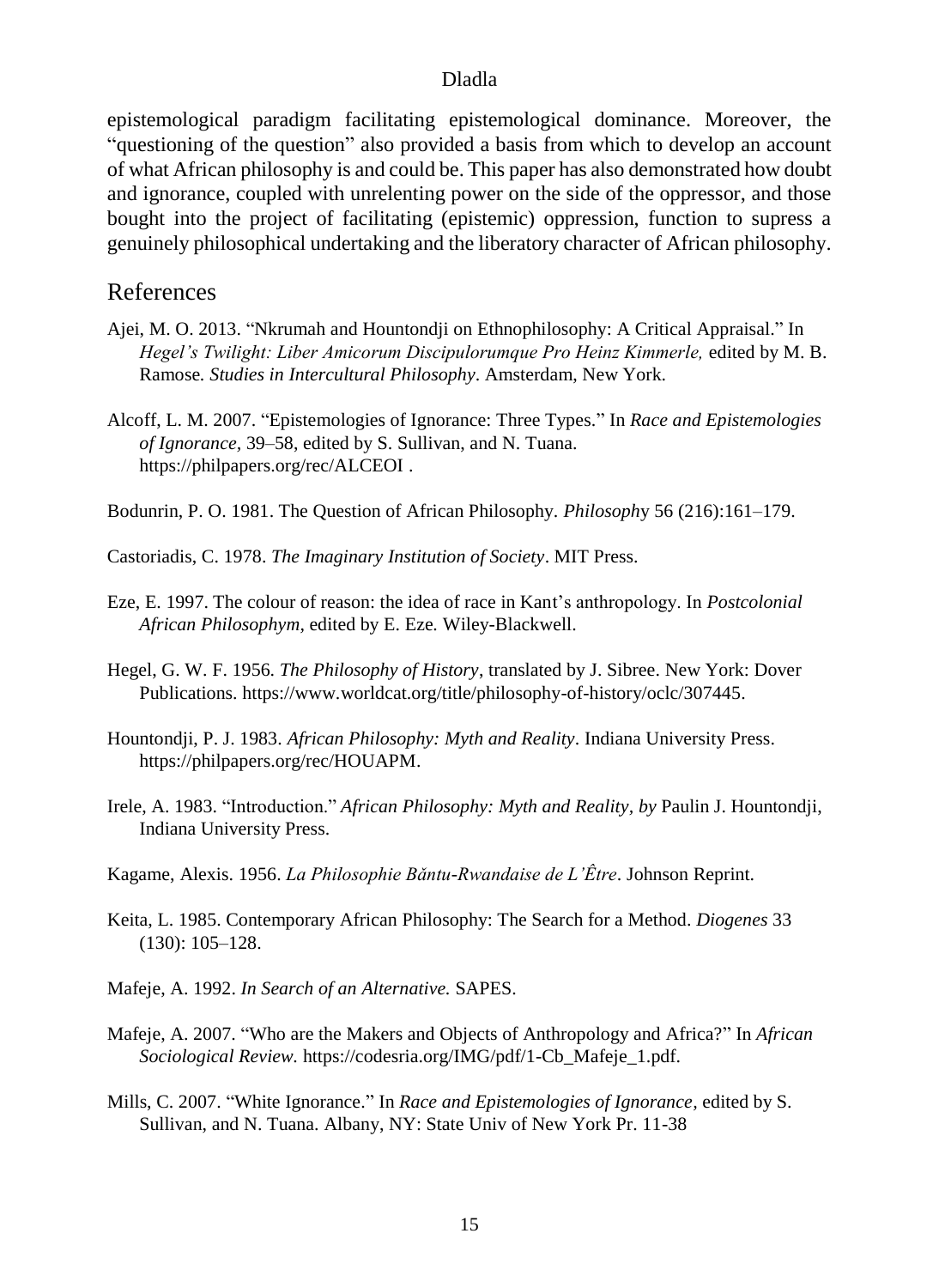- Momoh, C. S. (Ed.). 1989. *The Substance of African Philosophy.* African Philosophy Projects Publications.
- Nkrumah, K. 1970. *Consciencism: Philosophy and Ideology for Decolonisation*. New York: Indiana University Press.
- Oluwole, S. 1997. *Philosophy and Oral Tradition*. Lagos: African Research Consultancy.
- Oruka, H. O. 1990. *Trends in Contemporary African Philosophy*. Nairobi: Shirikon Publishers, 17–18.
- Oyewumi, O. 2002. "Visualising the Body." In *Philosophy from Africa: A Text with Readings*. Cape Town: Oxford University Press, 391–415.
- Ramose, M. 1999. *African Philosophy through Ubuntu.* Harare: Mond Books.
- Ramose, M. 2003. "I Doubt therefore African Philosophy Exists." *South African Journal of Philosophy.* [https://doi.org/10.4314/sajpem.v22i2.31364.](https://doi.org/10.4314/sajpem.v22i2.31364)
- Robinson, C. 1990. "Oliver Cromwell Cox and the Historiography of the West." *Cultural Critique*, No. 17: 5–19. University of Minnesota Press.

Serequebehan, T. 1994. *The Hermeneutics of African Philosophy*. New York: Routledge.

- Serequebehan, T. 2002. "A Critique of Eurocentrism and the Practice of African Philosophy." In *Philosophy from Africa: A Text with Readings*. Cape Town: Oxford University Press, 64–78.
- Serequebehan, T. 2007. *Contested Memory: The Icons of the Occidental Tradition*. Africa World Press.
- Serequebehan, T. 2012. "Decolonization and the Practice of Philosophy." In *African Intellectuals and Decolonization*, edited by N. Creary, 137–158. Columbus: Ohio University Press.
- Tempels, P. 1943. *Bantu Philosophy*. Paris: Présence Africaine.
- Towa, M .1991. "Conditions for the Affirmation of a Modern African Philosophical Thought." In *African Philosophy: The Essential Readings*, edited by Tsenay Serequeberhan. Paragon House, 187–200.
- Veroli, Nicolas J. G. 2001. "Imagination and Politics: A Study in Historical Ontology." PhD thesis. Binghamton University. State University of New York.
- Wilderson, 2021. "Biko and the Problematic of Presence." In *Biko Lives: Contesting the Legacies of Steve Biko*, edited by Andile Mngxitama and Amanda Alexander. Palgrave, MacMillan. [https://www.palgrave.com/gp/book/9780230605190.](https://www.palgrave.com/gp/book/9780230605190)